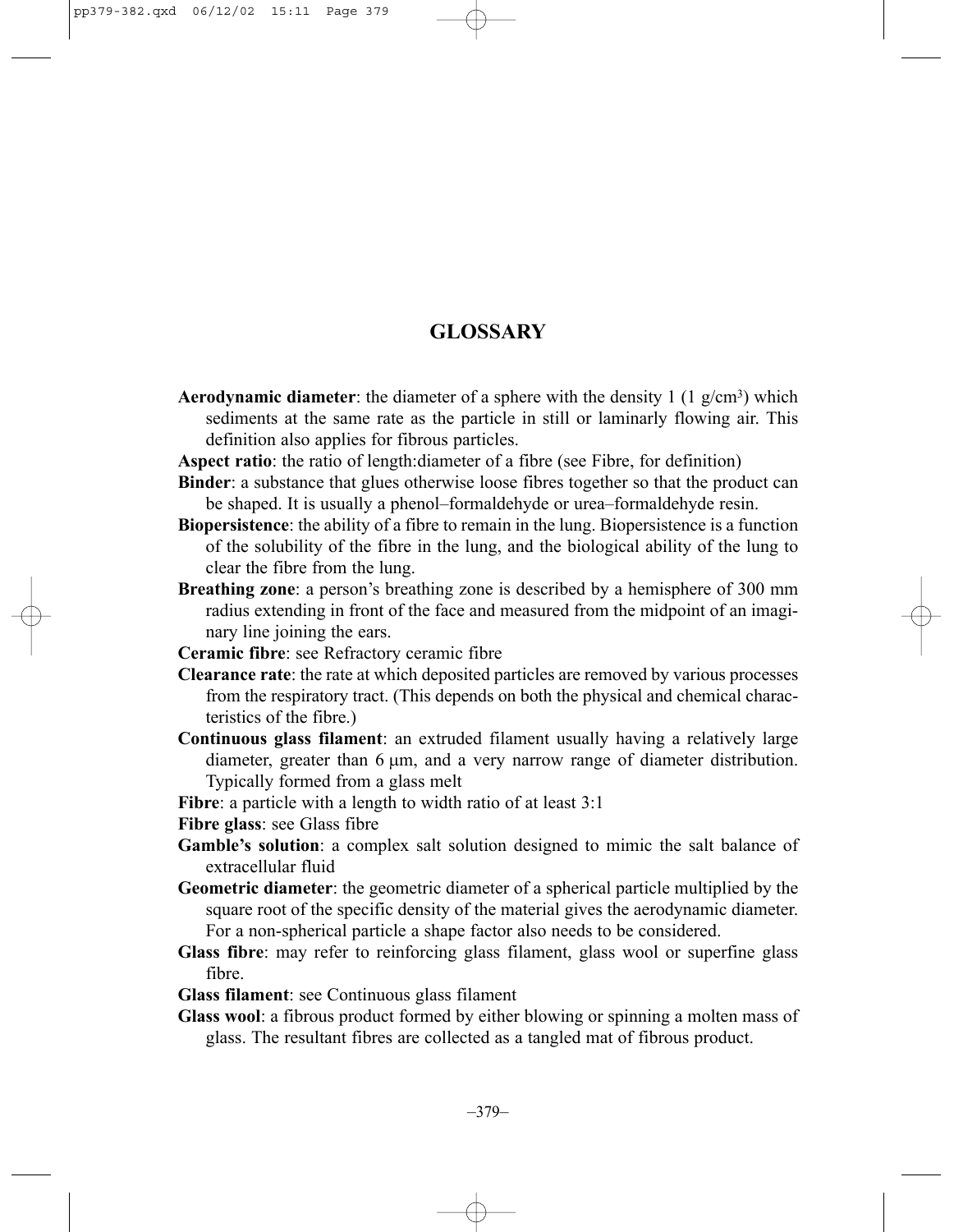**HT (rock) stone wool**: a recently developed high-alumina, low-silica wool

**Inhalability**: ratio of the particle (fibre) concentration in the inhaled air to that in the ambient air. (The inhalable fraction of an aerosol consists of particles than can enter nose or mouth upon inhalation.)

- **Intercept method**: diameter is measured in proportion to fibre length (length-weighted diameter).
- **Kaolin**: naturally occurring mineral (china clay) composed mainly of alumina and silica
- **kdis**: the dissolution constant of a glass fibre, being the rate at which it dissolves *in vitro* in a salt solution such as Gamble's solution (the unit is ng/cm2/h).
- **Mineral wool**: may refer to either slag wool or rock (stone) wool depending on the raw material from which it is produced.
- **NIOSH fibre**: length greater than 5 µm, diameter less than 3 µm, length: diameter ratio  $5.1$
- **Nominal diameter**: is the median diameter to which the fibrous product is manufactured. It may be thought of as the diameter at the midpoint of a long fibre created by joining all the fibres in a sample together in order of increasing thickness.

**Personal sample**: a sample taken within the breathing zone of the worker

**Refractory**: resistant to heat

- **Refractory ceramic fibre**: amorphous, glassy, predominantly alumino-silicate products created from molten masses of either alumina and silica or naturally occurring kaolin clays
- **Respirability**: ratio of airborne particles (fibres) penetrating to the alveolar region of the lung to that in the ambient air
- **Respirable fibre:** a particle with a diameter less than 3  $\mu$ m and length greater than 5 µm and with a length to width ratio of greater than 3:1. These fibres can reach the deepest part of the lung.
- **Retention half-time**  $T_{1/2}$ **:** time by which 50% of the amount of the fibres in the lungs has been eliminated by a monoexponential function
- **Rock (stone) wool**: a fibrous product manufactured by a process of blowing or spinning from a molten mass of rock. The resultant fibres are collected as a tangled mass of fibrous product.
- **Shards**: particles of respirable dust (from highly chopped and pulverized continuous glass filament) with aspect ratios equal to or greater than 3:1
- **Shot**: some wool fibre formation processes can produce numerous large, rounded particles approximately 60 µm or larger in diameter. These are known as shot.

**Size**: see Binder

- **Slag wool**: a fibrous product manufactured by a process of blowing or spinning from a molten mass of metallurgical furnace slag
- **Stanton fibres**: fibres with length  $> 8 \mu$ m and diameter  $\leq 0.25 \mu$ m
- **Static sample**: a sample taken at a fixed location, commonly between 1 m and 2 m above floor level